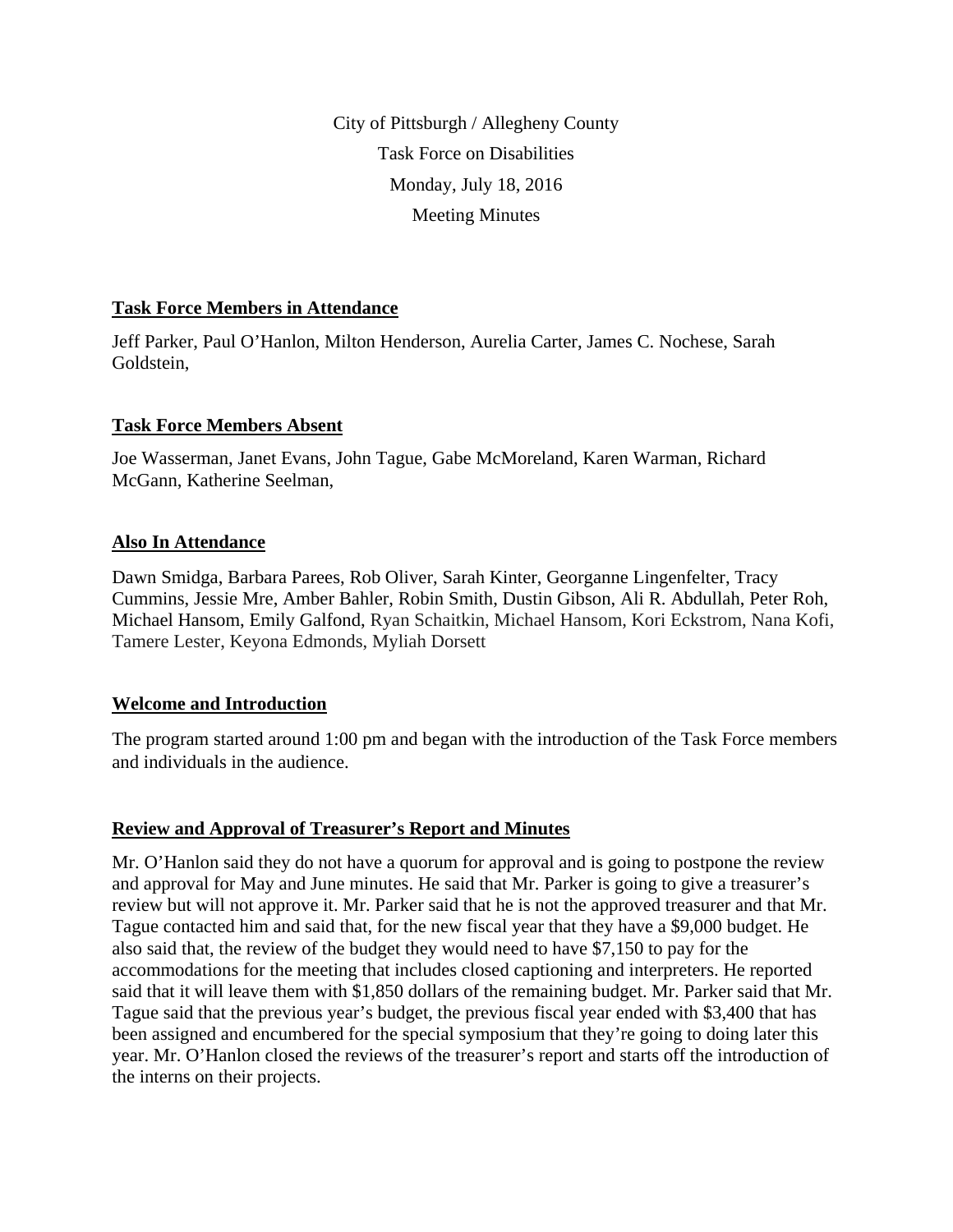#### **Report on Code Review**

Mr. Roh starts off his reporting of Code review which he has been working on. He has been reviewing the City's Zoning Code and been suggesting amendments to comply with the ADA and other applicable civil rights laws too. He stated that the goal is to make Code friendlier to the disability community, he reviewed the entire Zoning Code and made his suggestions for it. Mr. Roh mentioned that he is setting up a meeting with the Law Department attorneys and the Zoning board staff. He said that reason for it because he is a law student and needs his work to be reviewed by an attorney. Mr. Roh said that, once that is done will propose an official amendment of city Code.

Mr. O'Hanlon asked Mr. Roh what year he is in at law school, he answered that he is at his first year of law school. Mr. O'Hanlon asked what sort of changes that he is proposing on the Codes and how should it be altered. Mr. Roh said that when the Zoning board approves certain district they only piece of law they look to is the Code. He also mentioned that they should look federal regulations such as the ADA. Mr. O'Hanlon asked why they should do that and Mr. Roh answered saying that the Zoning Code does not have an ADA requirement in their Code when they voting on approvals.

Ms. Carter said that people with disabilities don't have access to the information and she asked if there is a way to get access for it. Mr. Roh answered said that there is a notice requirement in the Zoning Code and suggested that there are reasonable accommodations should be provided with those who have disabilities. Ms. Carter asked how will people know that and will they have a mechanism to ensure that people with disabilities will be able to receive this information. She mentioned that the reason why she asked that question because there are people with different types of disabilities such as visual impairments. Mr. Roh said that law has to be a little vague so it can account to all possibilities. He also said that and thinks that reasonable accommodations and her concerns are included in all the accommodations.

Mr. Henderson mentioned that the ADA is a legal document and asked if the city is out of compliance. He also asked, when their last update with their coding was. Mr. Roh said that he wasn't sure when it was updated because Mr. Meritzer never informed him. He also answered that, as far as he is informed and when he looked at the Code there was no language there that ensure what Mr. Henderson's concern. Mr. Henderson stated that law changes shouldn't they have changed their law and also asked if the law is out of compliance. Mr. O'Hanlon says that the ADA is a civil rights law and Zoning Codes doesn't address the civil rights. He also says that it does have to comply and ensure that it doesn't violate someone's civil rights. Mr. O'Hanlon said that there might be a special element so that, that they're strictly speaking out of compliance.

Mr. Nochese said he believes there is a solution. He said when someone applies to a permit for a building or another type of permit. He mentioned that the permit needs to have a checklist on specific items that are pertaining to the ADA. Mr. Nochese said that the items need to be added so the builders and other individuals that are getting permits are required follow the checklist. He said that is the only resolution that remains.

Ms. Goldstein thanks Mr. Roh for his work and was to look at the Zoning Codes and to make comparisons between that and the ADA to see if there is any gaps. She mentioned that she is with the City of Pittsburgh Commission on Human Relations and said that she had received public accommodations and complaints about sidewalk cafes. She said that the cafes that are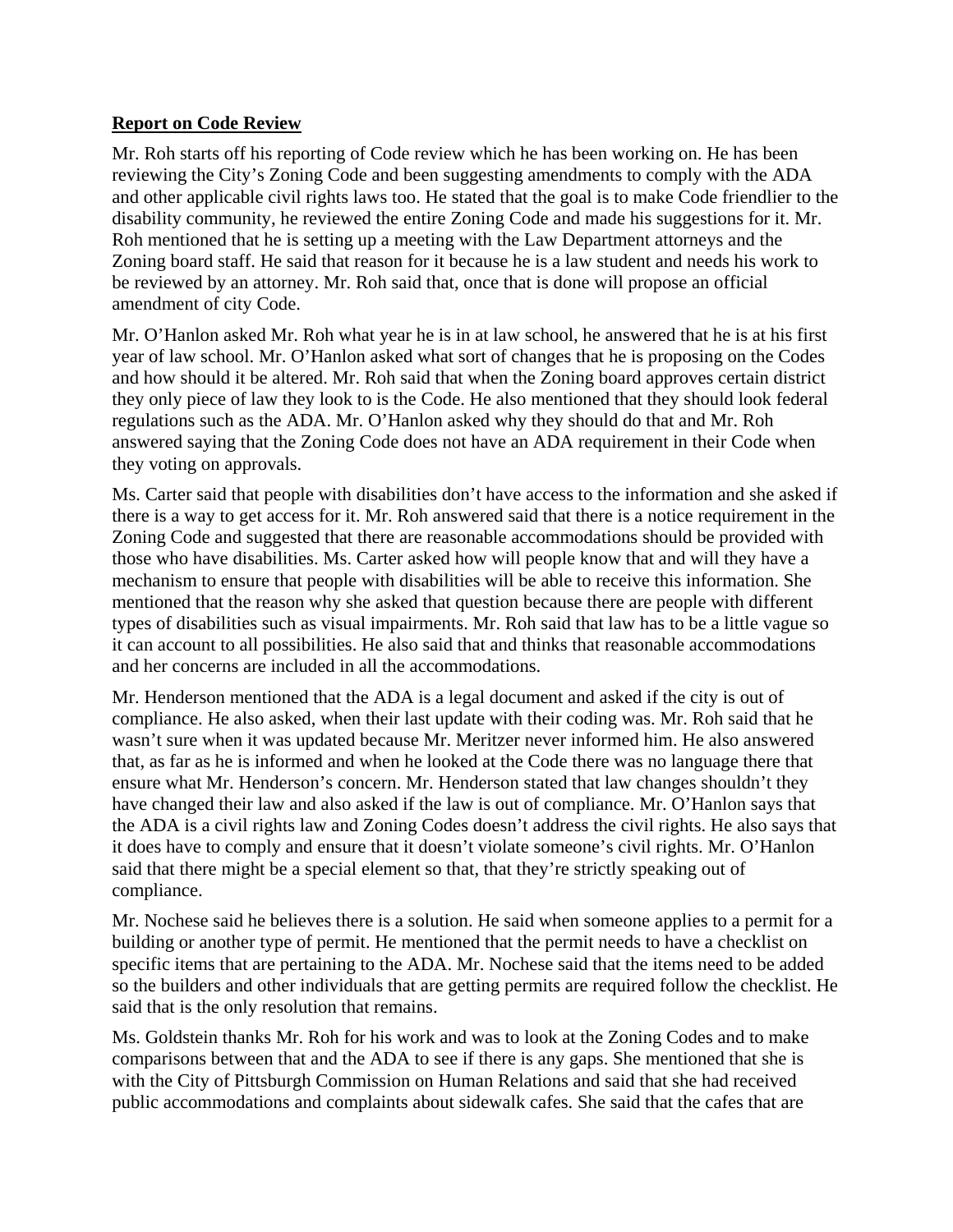supposed to extend to a certain limit based on the permit and have enough space on the sidewalk for people with disabilities to use the sidewalk space per usual. Ms. Goldstein said the Permit Department and the Department of Public Works (DPW) work together for that process. It is not just the Permit Department making those decisions. It is the DPW that approves the constructions as well. Ms. Goldstein said that the future interns will look at this issue and that commission has an interests in looking at that as well. She said that the DPW make decisions on where sidewalks and crosswalks should during constructions. Ms. Goldstein also mentioned that the bus stop should move to and will have to work with the Port Authority and it is much complex than what it says within the City Code. She mentioned that there are other city agencies that are working together to make these decisions. She said that Mr. Nochese's suggestion is important and useful for these agencies involved so they can have access to this checklist and will be part of the access. She said that if her Department is part of it then she will be happy to help.

Mr. O'Hanlon asked if there is anything in the area that needs to be changed. He mentioned one area which deals with commercial space that changes hands and often that there is one business in that space they moved out or went out of business. He said that the new business came in and did a lot of work by changing their look but didn't improve the accessibility features by having the barriers removed. He questioned that should they be required when they made the changes to make accessibility modifications. He also said that he learned that there are the change of use or whether or not the alteration dealt with an element. He mentioned the one step barrier where the store has a step. Mr. O'Hanlon asked what kind of alteration effect where that step is that triggers on removing it. He question if it the store's door be chained. Mr. Roh said that the barriers would have to be removed within a reasonable effect and suggests that it to be removed.

Mr. Henderson said that he is glad that Mr. Roh brought up sidewalk issue. He said that he drives an accessible van and his ramp deploys on to the sidewalk. He mentioned that there was a sidewalk café that had a chair that was blocking his van which was an obstruction to using the sidewalk for accessibility. Mr. Roh said that the sidewalk is city property and it has a right to ensure that Mr. Henderson has reasonable rights to use his right. He also said that in his opinion that it is a violation. Mr. Henderson said that this problem is overlooked in the Disability Community because people think that people don't drive because they're disabled. Ms. Galfond said that her experience with the ADA, she had ran into types of complaints and what she came across that anything that isn't permanent it is not clear in the law. She also said that it is not enforceable if the barrier is not permanent because the business owner would be called and would move the chairs for people. She stated that the way of a compliant is to deal with it.

Ms. Lingenfelter talked about bike trail on the south side works on the bike trail where there is an Irish restaurant that has their stuff permanently in the ground. She stated that she can't get passed it and would have to go on the road. Ms. Lingenfelther mentioned that she complained to Mr. Meritzer about it.

Mr. Parker said that the City of Pittsburgh put in protected bike lanes that obstruct access to curbs. He also said they put in designated bike lanes whether it is clear that they have access to the curbs and pile on that it obstructs access to it. He mentioned that it is the City of Pittsburgh project that is doing that and plans on continuing it.

Mr. O'Hanlon asked Mr. Roh what point would people like him would be invited to attend. Mr. Roh answered said that is question that Mr. O'Hanlon would ask Mr. Meritzer.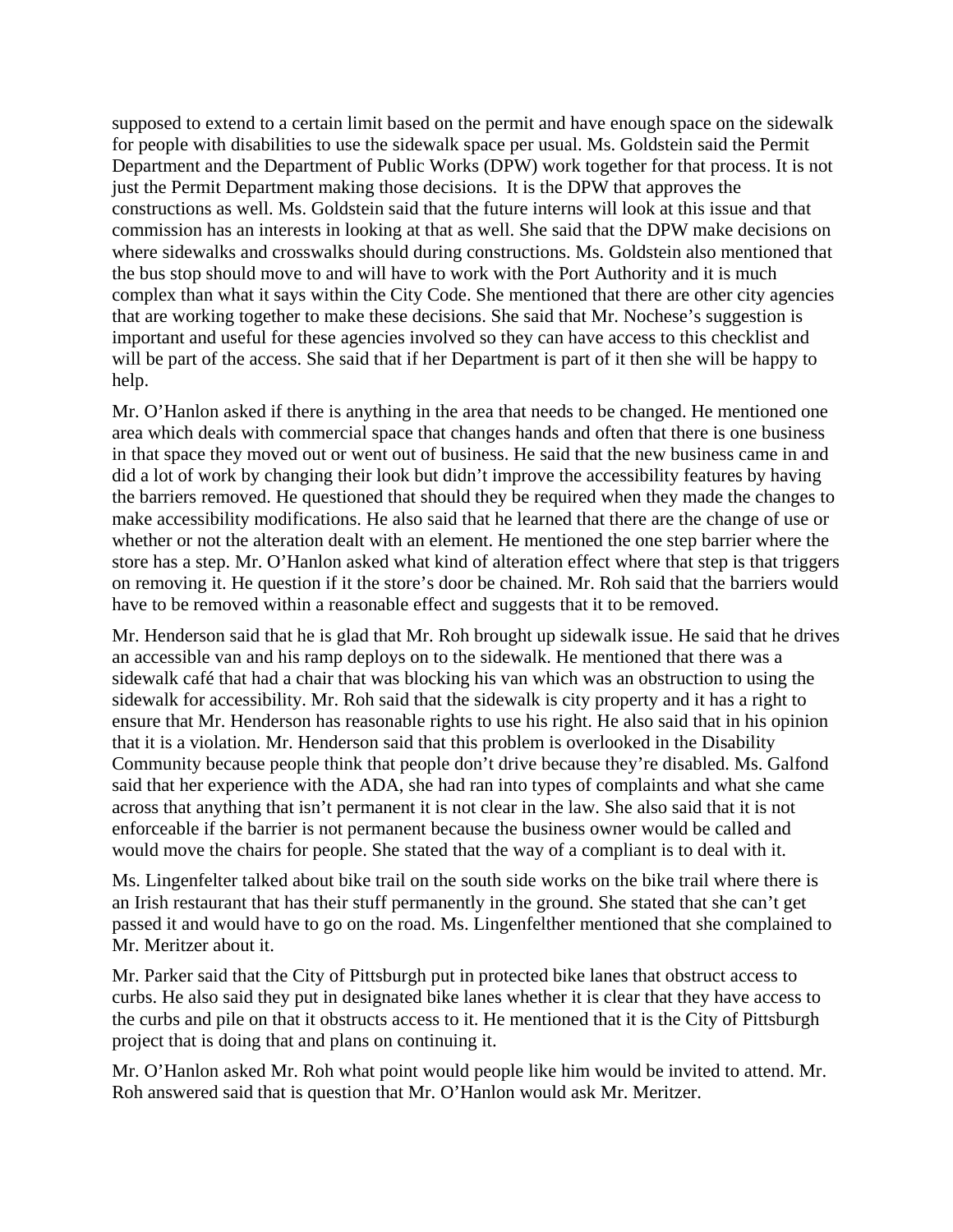# **Report on Parklets and Playgrounds**

Ms. Eckstrom starts off her introduction on her project on completing the facility and accessibility surveys which is based on current ADA guidelines. She said that Ms. Galfond updated the packets to make it current and include more things in it. Ms. Eckstrom said that she and Ms. Galfond discovered that the list of parks, parklets and playgrounds were using was very out of date and didn't include the majority of the parks that were in the city. She said she started to work with the high school interns been going out into fields to look for parks making sure that they exists and the information that they have was there. She said that they have the community centers and the senior centers completed. She stated that this is a slow process but it is a priority.

Mr. O'Hanlon asked Ms. Eckstrom if there are any parks that don't exist anymore. She said yes there was one in Lawrenceville which was dated in 2001 and since then development has paved over and now a parking lot. Ms. Eckstrom mentioned that she and the high school interns were not aware of it.

Ms. Goldstien asked Ms. Eckctrom who she does the facility surveys with. Ms. Eckstrom said that she is completing the surveys with Mr. Meritzer and other interns. She mentioned that it is based on the ADA guidelines. Ms. Goldstein also asked if they were completing with community center residence Ms. Eckstrom said that she is surveying the park by measuring physical aspects of it including facilities, buildings that are ADA compliant.

Ms. Carter thanked Ms. Eckstrom and the interns for working on the surveys. She mentioned that it has been long overdue since 2001 and her hope would be that the second phase of the work to be accessible. She said that there are many kids with disabilities that don't have the same opportunities like everyone else to make friends, have access to open space and to be included. The next step to look at the equipment to see if it is accessible for the kids to make sure that the same opportunities. She also asked if it something that will be at the county's radar at the some point.

Mr. Nochese talked about today's technology and amazes him about the craze on the Pokemon Go App. He said that it is too bad for the app that they could do the same concept as the Pokemon Go where they are on the phones, come across the barrier and could fill out the information on a app and send it so the information could be gathered to improve accessibility in the city. Mr. Nochese said that the technology now is so advanced and he watch these people playing Pokemon that are on a craze on finding these characters. He asked that if there is a way to use technology in some regard where they can come across the barrier and apply it to accessibility and have an app be created to send in information so it can be resolved. Ms. Eckstrom said that her department isn't working for something but recently attending an Oakland for all meeting. She mentioned that the Oakland for All meeting talked about, using technology and walking around the streets of Oakland that indicate barriers for more accessibility.

# **Report on One Step Survey**

The High School Interns Mr. Lester and Mr. Kofi introduce themselves on the report on the One Step Survey. Mr. Kofi said that the One Step Survey is to make sure people with disabilities to have access to building. He said that it is also ensure their access to employment services and businesses. Mr. Lester said that he and the other high school interns went to neighborhood such as Shadyside, Highland Park, Homewood and Hazelwood. He said that they went door to door to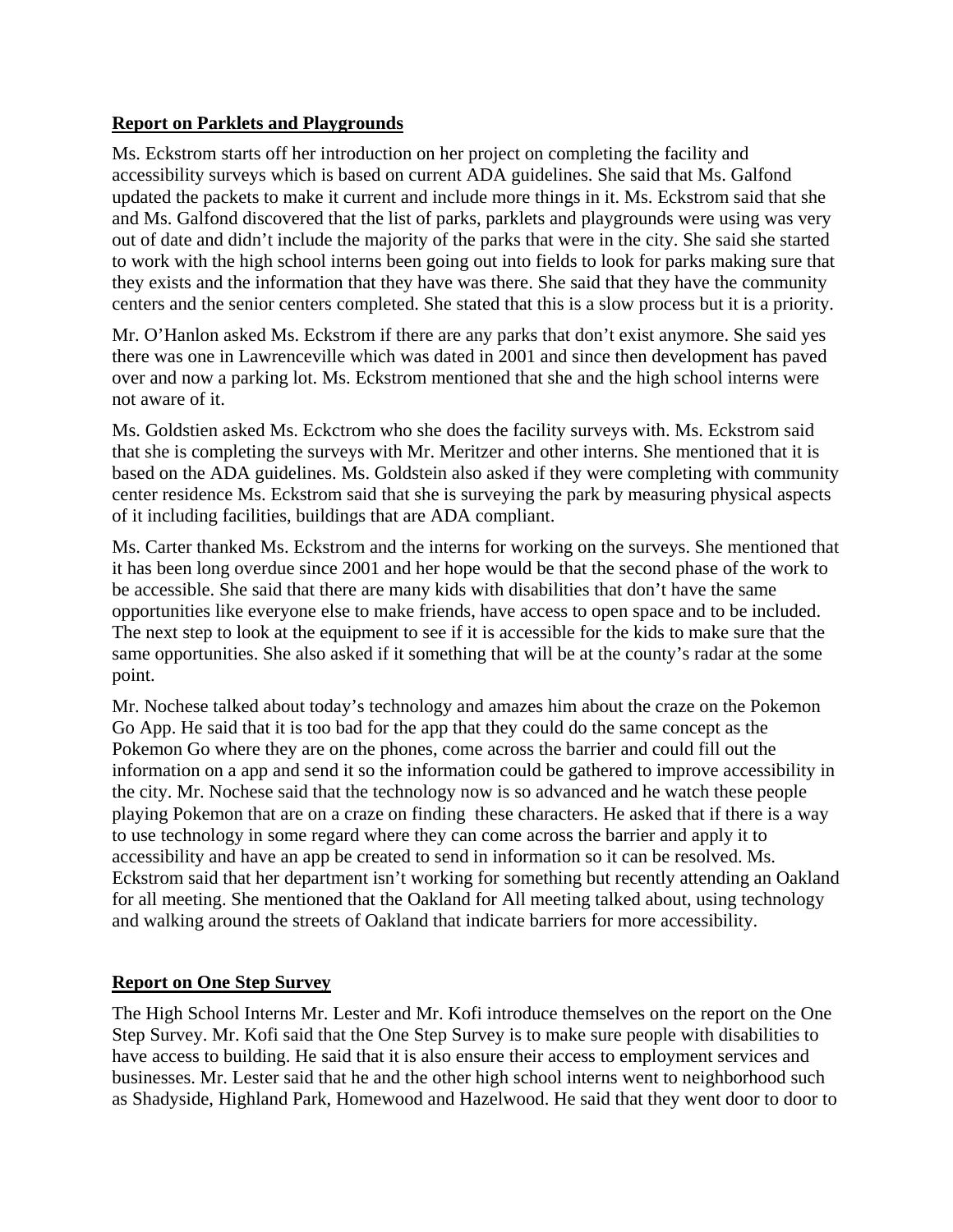see if it is accessible for people with disabilities. Mr. Lester also mentioned that the places weren't successful.

Mr. O'Hanlon asked if any of the neighborhoods were considered being better or worse for others. Mr. Lester said that Homewood was better for people with disabilities. Mr. Henderson asked if they engage in the owners and told them about the One Step program. Mr. Lester and Mr. Kofi said yes that they spoke with the owners and they took measurements of their bathrooms. Mr. Lester talked about their first week and how they did measurements of the court building. Mr. Abdullah asked about how they are tracking the information and wonder if they made a list of the places. Mr. Kofi said that they recorded the addresses, places and zip Codes to see if it was accessible for the handicaps.

Ms. Galfond said that they are recording the information and now they are making a business directory. She said the directory would have what business are accessible/non-accessible. She said that if it is accessible and does it have one steps or many steps. Ms. Galfond also mentioned that in the future that they will be contacting the business about the One Step Program so they can be part of it. Ms. Carter thanked the high school interns on working on the One Step Program. She also said that she knows the Homewood neighborhood very well and people want to know what they are doing there while they are doing measurements around their neighborhood. Ms. Edmond said that in Homewood there are local people and business owners that love their community. She mentioned that the local people were wondering what they were doing in their neighborhood and they were very interested of what was going on. Mr. Nochese said that he is very appreciative on both Mr. Lester and Mr. Kofi on their involvement of the one step program. He also said that they would do a better job in job in the future and thanked both of them.

# **Report on Hospital Compliance Guidelines for the Mentally Ill**

Mr. Schaitkin starts off his introduction on his report on the Hospital Compliance Guidelines for individuals with mental health issues or psychiatric disabilities on non-mental health visits. He mentioned that he is working with Mr. Meritzer on this project. He said that it hopes to increase the awareness of among the hospital administration on how to provide proper services for inpatients, outpatients, and emergency room care and all aspects of healthcare on how they are interacting with those patients when they come in to non-mental illness problems. Mr. Schaitkin mentioned that they're on the first step of the process and hope to collect information from the hospitals so they can contact with them to meet with the administration to see how they interact with patients with these types of issues. He also said that he wants to reach out with the community and how they are experiencing their visits with different hospitals to determine any disconnections. He also wants to see what type of accommodations that they would like to see to make a more comfortable visit for them while they go to different hospitals.

Ms. Goldstein said that she works at mental health and got complaints that people are treated as if they have a mental health issue when they have a physical disability. She asked does this stem from the idea that people are dismissing their physical issue while they have a mental problem. Ms. Goldstein also asked if it was emergency room only, hospital stays, integrate mental health or physical health. She asked Mr. Schaitkin what type of questions he ask the hospital. Mr. Schatkin said that Mr. Meritzer wanted to look into this project for quite a while. He also said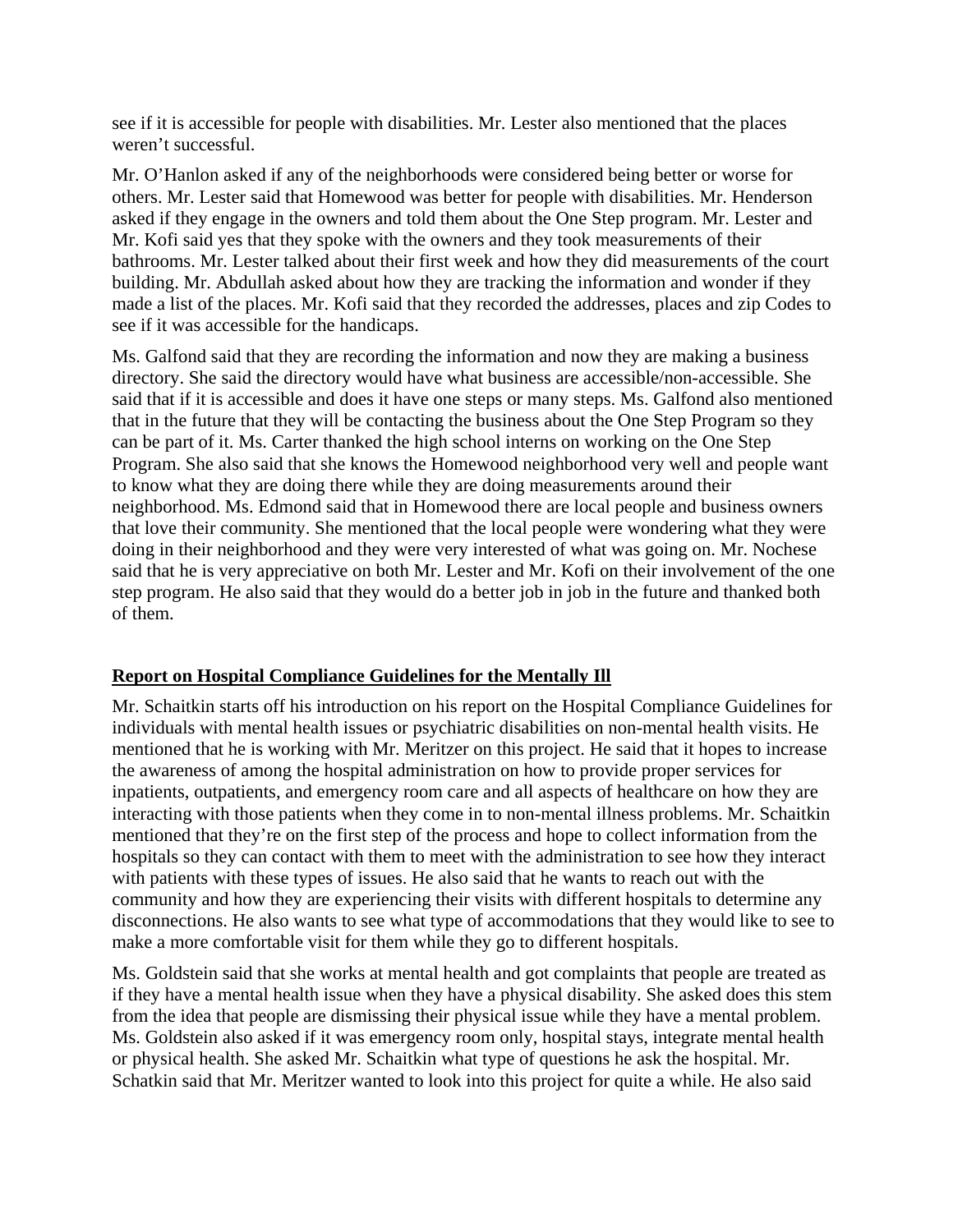that they haven't spoken to hospital administrations yet and doesn't know what to expect in terms.

Mr. O'Hanlon said the Task Force and Mr. Meritzer worked with other interns worked on a Hospital Compliance Manual for people who are deaf and hard of hearing. He said that people who are deaf would go to a hospital and they didn't have any interpreters. He also mentioned that they would have to write down notes back in fourth which wasn't a good way. Mr. O'Hanlon said that it was the greatest need within the community around the deaf and hard of hearing. He said that people with mental illness it had the second toughest problem in the hospital area. Mr. Schatkin said that he is familiar with the guidelines and looked them over. He also said that it is a starting point on what they're expecting the outcome to be and able to come out with specific guidelines of accommodations to provide to hospitals so they could know what they are not responding to well. He also pointed out what the community feels that need to be addressed well. Mr. Schatkin said they're not only focusing on emergency room intakes but long term stays and inpatient/outpatient visits. He said that he contacted VA system, UPMC, West Penn Allegheny to set up meetings with the administration. He mentioned that, he is hoping to involve many people from different aspects of those hospital systems so they can get a comprehensive view that can be improved upon.

Mr. Nochese said that he is a part of the Hospital Compliance Manual guideline in the past and pointed out a new issue. He mentioned that his mother is hearing person while she is at the hospital long term she would ask for an interpreter but they would tell her no Mr. Nochese said that his mother is the patient and the interpreter is not for her but for him because he is making the decisions for her. He said that he is the power of attorney for her and that they need to allow him to have the interpreter there so they can discuss the situation with the doctors. Mr. Nochese said that the doctors said that he doesn't have the rights because he is not the patient but he is there to aid his mother. He said that this needs to be worked on so that the hospitals are aware that if it is a family member or visitors they have the rights to request for an interpreter. Mr. Nochese said that, it doesn't apply the rights to patient but it applies to other individuals that are involved with the patient. He mentioned that person would need an interpreter regardless of who they are. Mr. Schaitkin said that it is an interesting point but can't speak necessary on how it will play on the deaf and hard of hearing community. He said how the guidelines were unable to protect your rights as a visitor. He said that heading to these meetings with hospital administrations regarding mental health and psychiatric problems which is something that he wants to address is that visitors and guest of the patient. He believes he saw that in the guidelines for treating patient with hearing issues. He mentioned that he is not an expert on guidelines but it is something that he wants to address.

Ms. Carter asked while she was a part of the guideline in the past why it wasn't chosen to go the hospitals first and not interact in the community. She also asked if there have been things done before or just get the consumer perspective on how they been treated. Mr. Schaitkin answered that, speaking to Mr. Meritzer the decision was made to go to hospital administration instead of clientele first because he thinks it would be easier to work with them if they felt we were not trying to work around them to accomplish this. He also said that by getting their input on what the hospital administrations does and how do they use to accommodate their patients that would allow them to go back to the community. Mr. Schaitkin mentioned on what do these accommodations do in their practice and where the disconnect is. He thinks having the hospital input would give a good place to start on asking people with mental issues and working with the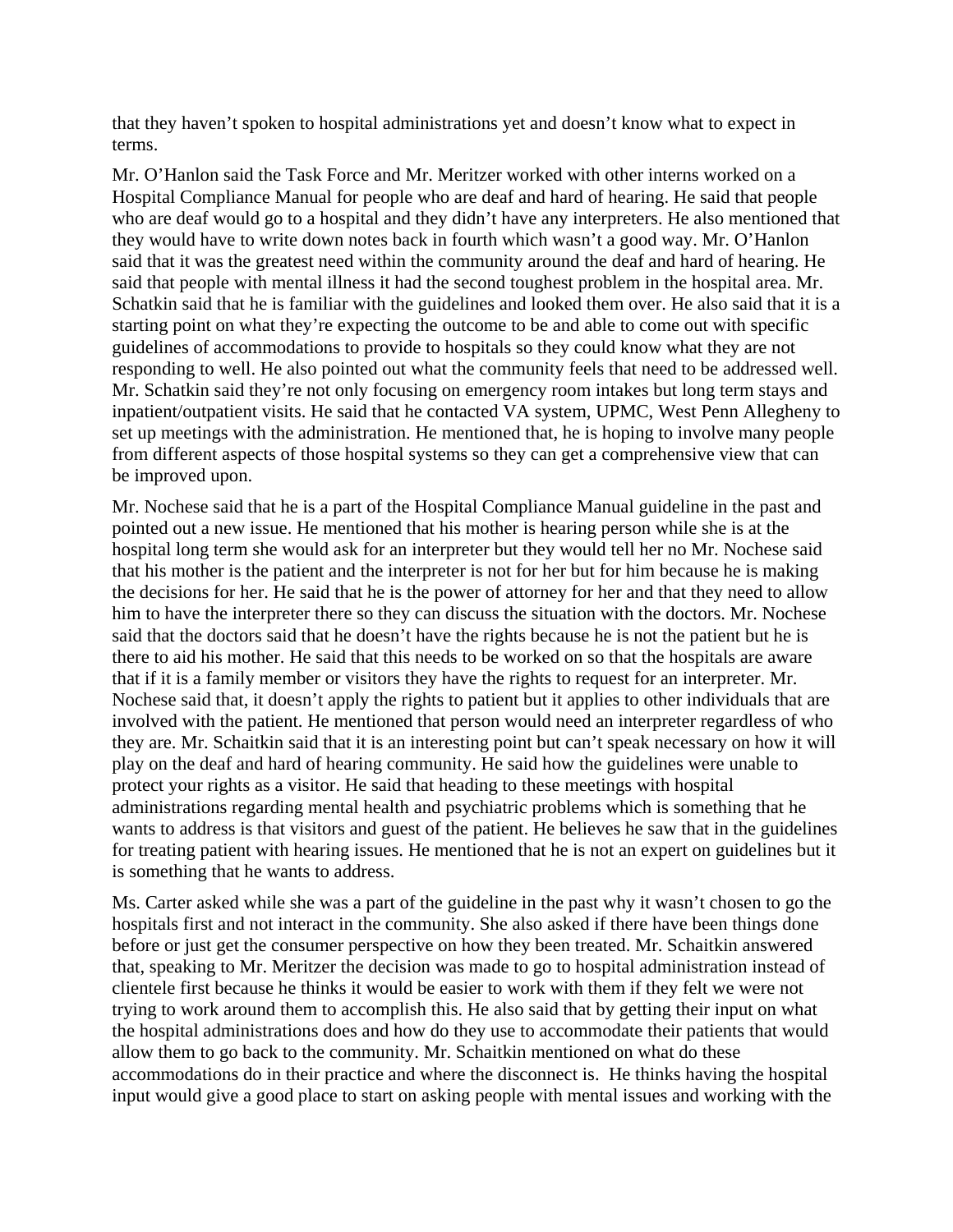hospitals instead of around them. Ms. Carter said that it is going to critical and important not wait until the last minute to get consumer involvement and individual participation. She also said she wants to put the plug and connect with the organizations that are part of the mental community which will give the best information from the individuals and the organizations who support them. Mr. Schaitkin said that he is a mental health counseling student, he understands the need and thinks it is important to get an input on those who are in the community that are dealing with these related issues. He said that there are going to look at this.

Mr. O'Hanlon asked if Mr. Schaitkin is beginning this or transitioning off of this. He also asked if he is going to be working on this issues on going or a close out report. Mr. Schaitkin said that he is closing this out because he is finishing in four weeks as an intern. He stated that he and Mr. Meritzer contacted the three major hospital systems in Allegheny County area, set up one meeting and hopes to set up more before he leaves. Mr. O'Hanlon said that it would be useful to have survey results on mental health consumers on who they report are friendly or unfriendly hospitals to know what their reputation is in the community. He mentioned that because when Mr. Schaitkin meet with the hospitals to identify what is the best and what is the worst. Mr. O'Hanlon said that there are a lot of entities out there that may have some of this information already depending on what hospital it is. He also said he would encourage certain amount of outreach to identify of what potential allies, to see what they have and it maybe can form the process. Mr. Schaitkin said that is part of the plan to get consumer feedback to the hospitals. He pointed out the ADA website has a survey for consumers to fill out to talk about their experience at the hospitals regarding those with hearing issues and will have the information be giving back to the hospitals for feedback. Mr. Schaitkin said that their main concern on how individuals with mental health issues being treated at hospitals not for mental health treatment. He said that they are trying to seek out that information later on and plans to talk to other hospitals on how to accommodate on those types of things. Mr. Schaitkin mentioned that Western Psych would accommodate better than a UPMC hospital better. Mr. O'Hanlon asked if the survey on the web is specifically toward the deaf and hard of hearing right now not for the mental health issues yet. Mr. Schiatkin answered saying that it is only for the deaf and hard of hearing and the mental health issues will be later on.

Mr. Gibson expressed concern reaching to the hospital prior to engaging to the community. He said that it allows to pin a narrative talking about hospitals on discriminatory practices and if it is painted by the hospital administration it would be a barrier to receiving good input in the community. Mr. Gibson asked if there are any steps in place to rectify these situation and what the precautions would be. Mr. Schiatkin said that he will mention it to Mr. Meritzer when they discuss it next. He answered the other question saying that they won't be collecting any identifiable information and would be anonymous so the community can fill it out. He also said that there wouldn't be a confidential issues.

Ms. Carter asked if there is a way the surveys will be linked to the county website so everybody can have access to. Mr. Schaitkin said that he will mention it to Mr. Meritzer so he will make it happen.

# **Report on Update on Police Committee Meeting**

Ms. Hansom starts off the introduction on her report on the update on the police committee meeting from May. On her presentation she talks about the action items within the meeting. She said what she learned from meeting it discussed on the types of training the police needs to do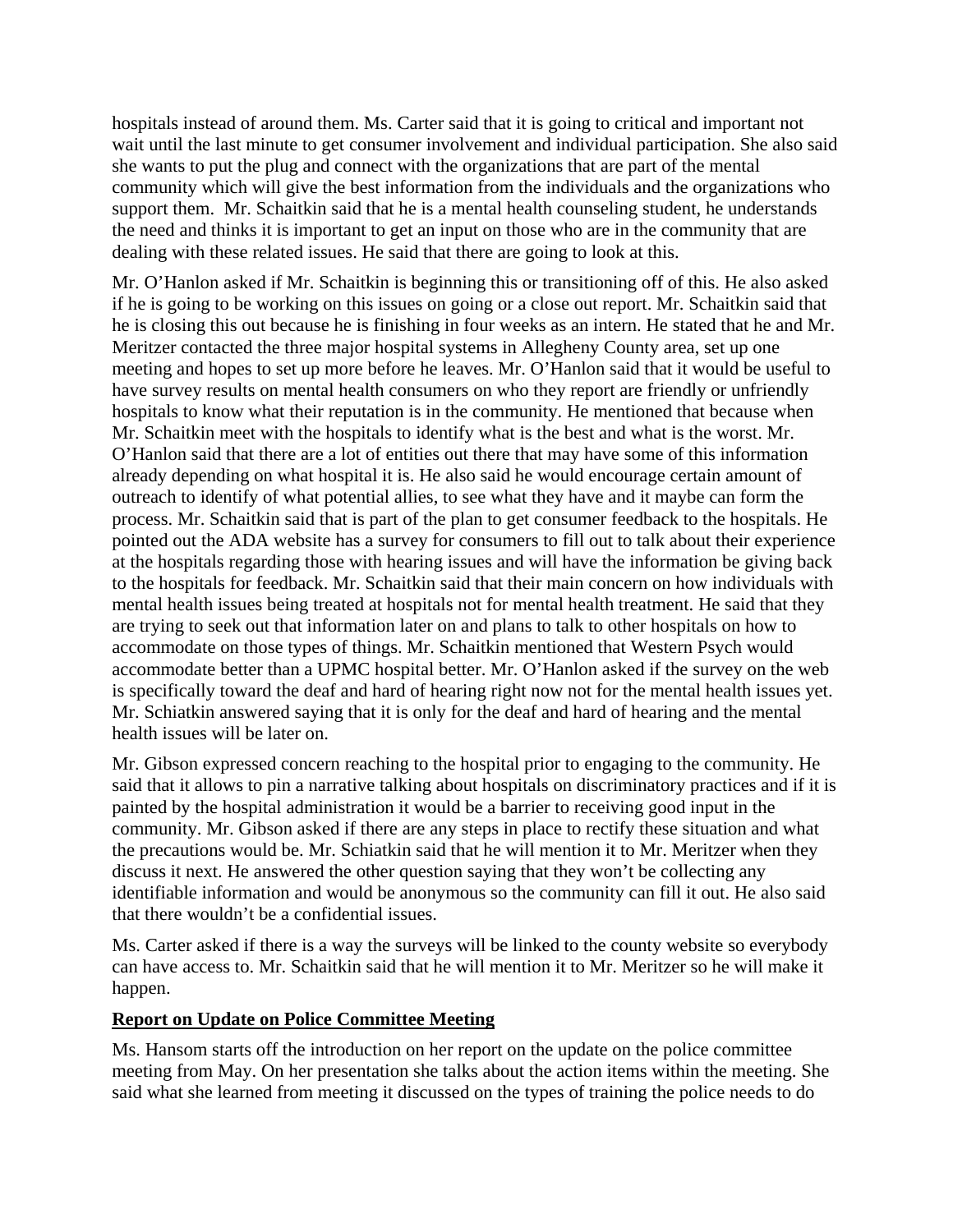while they interact with someone with a disability. She mentioned physical, mental and hearing disability. She said that it is a good idea to have these types of training because the police need to know what type of things to do while they have to deal with people with disabilities. Ms. Hansom mentioned that she is on the autism spectrum and wants to police to know that she has a disability so they can understand what is going and how to approach her. She talks about one of the action items with Commander Kudrow plans on setting up a walk around with the disability advocates for anyone is interested in attending. She talks about another action items with Lt. Zett will send out emails of the dates and time for the next CIT training so the disability advocates would be a part of the training. She mentioned that Chief McLay will set up the idea of informal interactions between the officers and individuals with disabilities at the community events during the training. Ms. Hansom said that Ms. Hart and Ms. Randall will work together on creating a list of app that will improve communication skills. She said that this is good because it will help improve communication skills and how to communicate to people with disabilities. Ms. Hansom said that the disability advocates will create a description on how the DRC model will function in the bureau in the next upcoming meeting. She said that Lt. Zett will do some research to see if other cities will have any disability resource officer or function. Ms. Hansom said that the Disability advocates will compile concise disability information for the power points slides that will be submitted to Commander Holmes for approval and displayed on the TV screens of each of the police zones. She said that Ms. Hart will email the policy handouts she worked on when to call for interpreters. Ms. Hansom said that Ms. Hart and Ms. Randall will research on communication cards to use in the police cars for emergencies. Ms. Hansom said that Mr. Meritzer will create an introduction to the Pittsburgh Public Schools and the police force on the Start on Success Program. She mentioned that he will send out the emails to Commander Kudrow on the list of disability related events that has the calendars of available dates to set up the meeting. Ms. Hansom said that Sgt. Kroll plans on conducting a meeting and tour with 911 center. She mentioned that the advocates would need to do a list of those who are interested in going and upcoming dates for it. She also mentioned that the FISA foundation is going to send out a doodle poll for the upcoming police meeting in September.

Mr. O'Hanlon asked Ms. Hansom if one of the city Task Force members was at the meeting and she answered saying Mr. McMoreland was at the meeting. Ms. Carter said that Pittsburgh Public Schools on the start on success program should include the City Connections program which is a program for people with disabilities. She mentioned that Ms. Hansom did a good job on putting the update on the meeting together and thanked her and Mr. McMoreland for coming to the meeting.

Ms. Lingenfelter asked what are the dates and location of the meetings and Ms. Carter answered that the FISA foundation is helping on scheduling the meetings with the police. She mentioned that the meetings don't happen quickly and they go through using the doodle poll on scheduling it. Ms. Carter said that the meetings are located on the Zone 5 station which is located on the Northside.

Mr. Nochese said that the training should be provided once every two or three years to keep them in a loop. He mentioned that sometimes the police would take the training and would forget because they don't have to take it over and over. Mr. Nochese added that, they should do this training every two or three years so that they are more aware and sensitive of what is going on. He said he wants that in writing and whatever is best that they have to take this annually and over three years. Ms. Hansom agrees with what Mr. Nonchese is saying.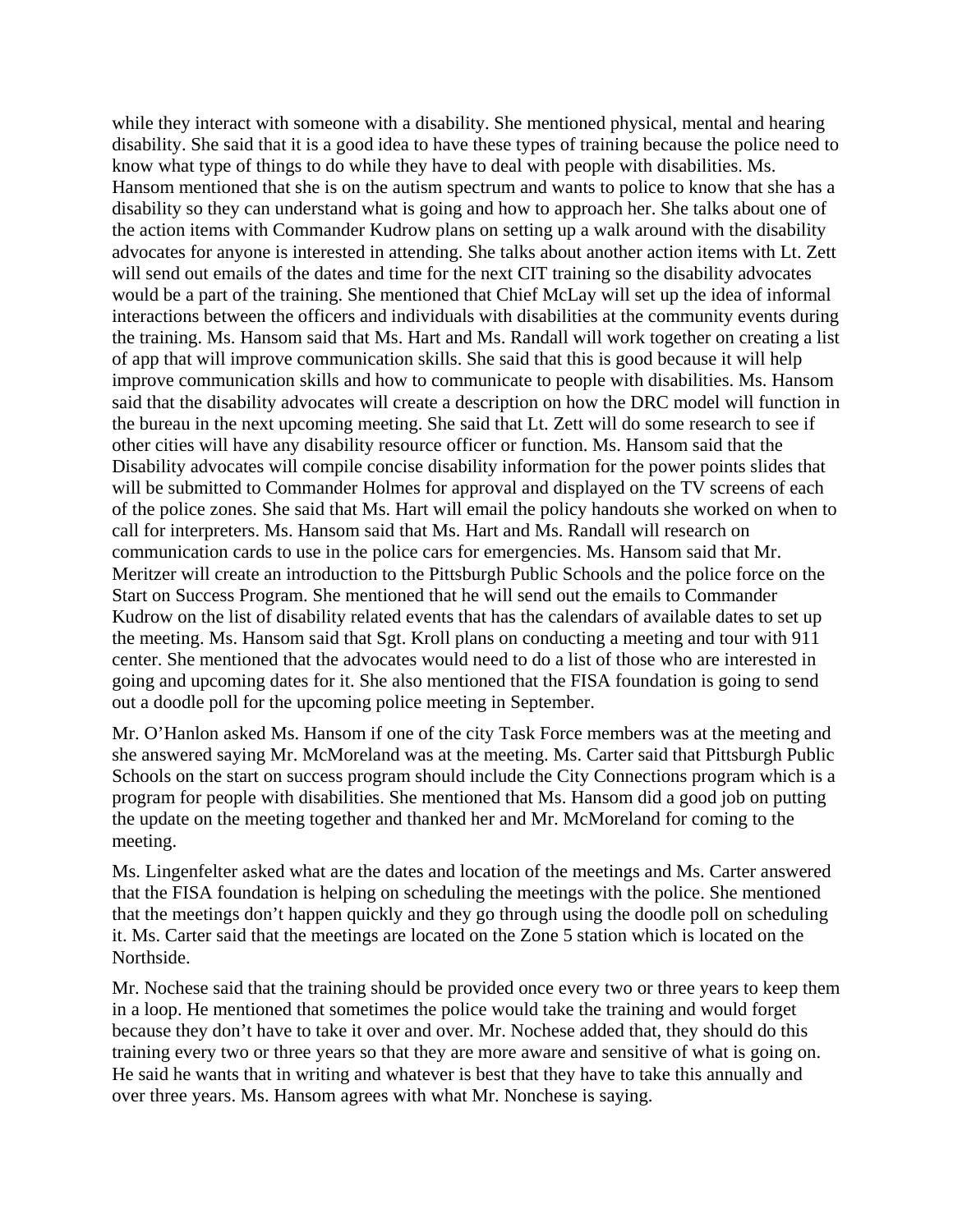Ms. Kinter asked if the CIT training is for physical and mental health disabilities. Ms. Carter said that CIT crosses over disabilities and there is a mental health disabilities. She mentioned that it talks about different disabilities in reference on how you interact and have a sleuth of different speakers that come in on focused areas. Mr. O'Hanlon thanks Ms. Hansom on her presentation, said that it is a very important project and they're very interested in it.

# **Report On Universal Design**

Ms. Galfond starts off her introduction on her presentation of her Universal Design project. She said she had an opportunity to do a few design topics around the office and mentioned one on sitting on the city's Contextual Design Advisory Panel (CDAP) and it discussed the concern the notice on taking accessibly to an account in the beginning of their design process like adding a ramp or something small. She mentioned that they wanted to make sure the architects and designers understood that universal design and accessibility was important and not just something they need to meet standards. Ms. Galfond mentioned the reason for the universal design project was to produce a flyer and will be handed out at the end of the meeting. She said that the flyer is going to handed out to the CDAP members and all the applicants that attend so they can understand that universal design can be incorporated in an esthetic way and not just involving having a flat floor and making wide enough. She also said that they would understand it is not only for physical disabilities and also about mental issues, deaf and hard of hearing and any type of issue that is relevant. Ms. Galfond asked if anyone had any questions or email Mr. Meritzer to add anything in the flyer.

Mr. Abduallah asked if is she part of the one step program and Ms. Galfond answered that it is part of it. She also mentioned that it will be used for future development projects. She mentioned that working with the one step program she noticed there are a lot of applicants has been saying that there is 20 percent minimum accessibility requirements. Ms. Galfond also said that the applicants would say that they have an accessible bathroom and maybe they don't need an accessible entrance and don't have the money for it. She said if they have it in the beginning and that their design is accessible and incorporated into the esthetic of the building. She said if applicants have that then they don't have to worry meeting the minimum requirements and should have incorporating of the building as soon as possible.

Mr. Henderson mentioned to Ms. Galfond about to new construction in the Shadyside, Bloomfield, Garfield and the East Liberty area and asked her if she looked at the designs. He also asked her if the people from the universal design are keeping up with the status when it comes the new construction. She answered saying that it is only for people who go to the CDAP meeting and it is not a requirement for new construction. Ms. Galfond mentioned that the point of the meeting is to have a conversation with the people that are involved in the city because they aware of Zoning Codes and what are getting approved so that the applicants don't have to go into to PLI and Zoning. Ms. Galfond said she doesn't believe that every new construction comes into these meetings. She said it will be on the city website and should be involved in future facility surveys.

Mr. O'Hanlon asked what kind of things are brought in the group. He also asked if it was renovation jobs and how much is it new construction. She mentioned that it is majority of it is new construction. Mr. O'Hanlon asked if it is individual projects or neighborhood wide. Ms. Galfond said that there is all sorts of projects that were used in neighborhoods including Lawrenceville that are blocks wide.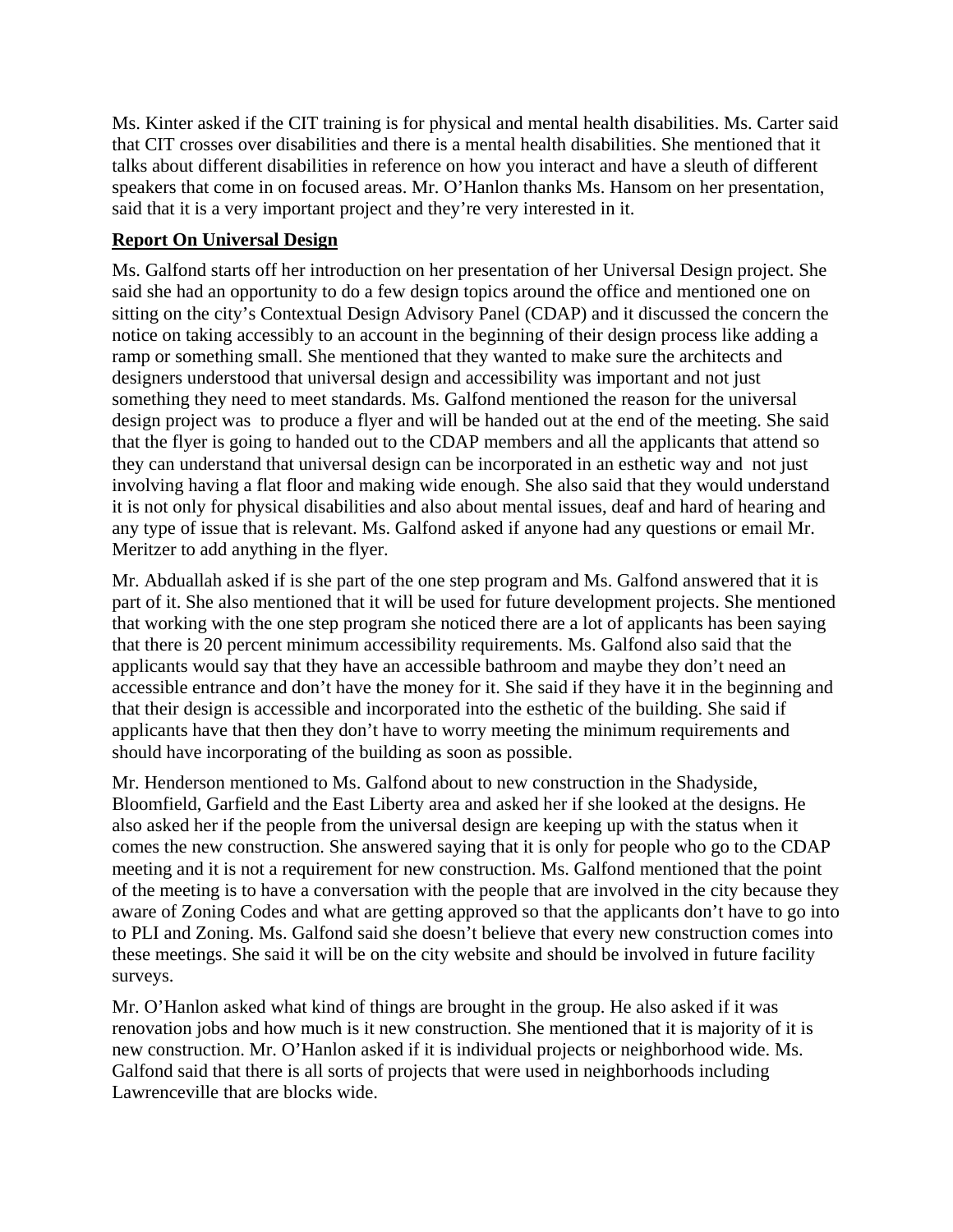Mr. Nochese wonder if there is some type of national level recognition of universal design or national or state level and how does it work. Ms. Galfond said that there is noththing legally that involves national design but the guidelines on the back is from the Center of Universal Design which is located in North Carolina State University which were the ones who created the program. Ms. Smith asked wondering if there is something that the Task Force could do on working towards requiring city and county requirement on getting universal design. She mentioned that it would help all the residents if they have the chance of new construction. Mr. O'Hanlon said that he is going to address that in the next section and believes the answer is correct.

# **Vox Pop**

Mr. O'Hanlon started off the Vox Pop saying that the Task Force is planning on architectural event. He said that the Task Force had some money that wasn't spend last year and wanted to do a special project. He mentioned that they have a verge of scheduling it but it was postponed probably a month and a half. Mr. O'Hanlon said that the Task Force is bringing in a national architect who is a specialist in the area of universal design. He said that the Task Force have a serious of individuals of the access board that will talk about Code requirements for new urban communities that includes physical, hearing, autism spectrum related issues of design. Mr. O'Hanlon said that they're planning the event it would be scheduled for some time early fall. He said that the latest kind of wrinkle is that they are looking at the experts that are coming are going to address the question on what is state of the art in terms of accessible community design today. He mentioned that it is something that everybody does and it can be done at the works. Mr. O'Hanlon said that they are looking at identifying someone who can discuss taking the next step on ideas, how to make it reality and make it a process in the community. He said that he find about something too late to impact its direction, the public is informed long after the designs are done and too late to change where the direction is heading. He said it feels like he is window dressing when the decision is made. He mentioned that he is finding out the decisions are being made without looking at accessibility as an afterthought. Mr. O'Hanlon said he feels like he is fighting his way up stream on these decisions being made and have an impact on direction on where it is going. Mr. O'Hanlon says he is hearing about now and it is too late for it. He said that there is an event in the fall to address these things and will find a way to alter it. He said he wants to make sure to have the correct people right here and have it not just the disability community but within the development community. He said he wants to takes this on only not just an academic thing and just a practicum. He said that it will start to see a change in the community by changing the way we develop. Mr. O'Hanlon mentioned that there will be a meeting on August  $1<sup>st</sup>$  to set up further plans for the event and asked if anyone is interested in going.

Mr. Henderson said that the Task Force should not be swimming upstream and be a part of everything that has been going on lately. He mentioned that they have been come too far and should not be treated like this. Mr. Henderson also said that they weren't a part of the Bicentennial parade and that they should have been a part of it.

Mr. Nochese said that they need to do something with the construction of new homes and feels that it is a time for them add accessibility to all homes. He mentioned that the homes needs to ready, should be built that way and doesn't matter if they have a disability or not. He said that he is getting older, may become a wheel chair user and if he wants to move to another place it should be already accessible. He mentioned that it is time for the construction of homes and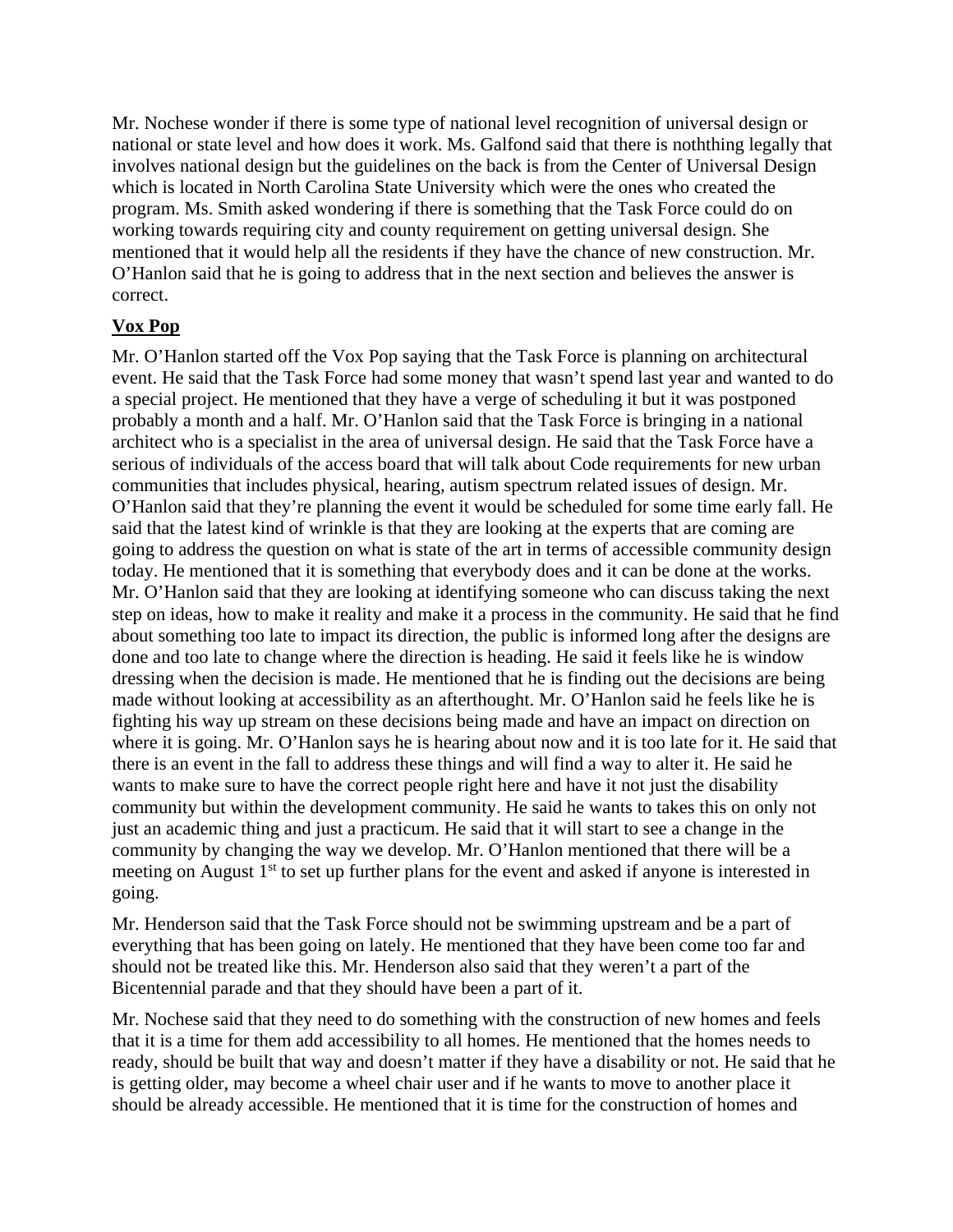residents to be accessible, should be required and to start right now. He said that the new construction needs to be involved, be pushed on it that by the developers and for the accessibility. Mr. Nochese said that it needs to start as soon as possible.

Ms. Carter said she is glad there are moving forward things with the universal design. She said that she is still fighting in the Larimer neighborhood and said that it has been a struggle and is moving forward. Ms. Carter even pointed out that the Task Force needs to be a part of things that it relates to the City and County. Ms. Carter said she was disturbed about the peace summit and didn't know that if any members of the Task Force was invited. She also mentioned that when there is a peace summit it involves the quality of life for everybody. She stated as a City employee, the Task Force should be a part of things and not be left out. She closes her speech by saying that they should be a part of thing and not an afterthought.

Mr. Gibson said that he was a part with the peace summits on Tuesday and Friday. He said that the police commissioned conveyed the meeting with a few faith based leaders and they served with the US Attorney's Task Force on police community relations group. Mr. Gibson also pointed that they have a window for criminal justice reform which talks about policing that it is an extension of a larger system. He said that there have been a couple of reports come out on by Respectability USA to give language into tools to the fight that they're taking on. Mr. Gibson mentioned that 40 percent of the jails are stocked with people who have disabilities and 31 percent of the prison and that is the larger issue. He pointed out the policing in Pittsburgh they have a chief right now that is pushing the community policing and have the eyes of the nation with the national initiative on trust and building the community justice. He said that there a meeting happening every week for people including himself and people within the disabilities community that are out there in these conversations. Mr. Gibson pointed out that it needs a larger efforts for the disability advocates and that Ms. Carter put together things and Mr. McMoreland attended events related to it. He mentioned the CIT training that him and Mr. McMoreland attended and said that it wasn't too extensive. Mr. Gibson said that the training should not be a separate piece and access should be a part of their training. He mentioned that the training is a separate piece and it wasn't a good one. Mr. Gibson mentioned when you see situations like the Wilkinsburg incident with Bruce Kelly Jr. He also pointed out that these types of situations like that it is important for the disability community should speak out against it. Mr. Gibson said that particular situation as well as the state violence issues that were seen which is 42 percent people with psychiatric disabilities that were killed by police this year out of 570. He said it is more so about the narrative that is painted after the discourse which is basically pointing the blame on the individual with the disability rather than looking at the system that uplifted the situation.

Mr. Parker said that he agrees with that on another subject. He said that there were two representative from last month's meeting that gave a high level overview Power Point of the Complete Streets program that is coming forward in Pittsburgh. He mentioned that they left a draft of the Complete Streets policy and said that Mr. Meritzer told him that they had one meeting on the South Side and that one person with a disability showed up. Mr. Parker gave a suggestion to go to the City Website look up the complete street policy and make comments on it. He also said that the policy had very little about disability. He said he encourages the fact that more about people with disabilities and with the ADA and Access has to be involved in the guidelines that the complete streets are putting out there.